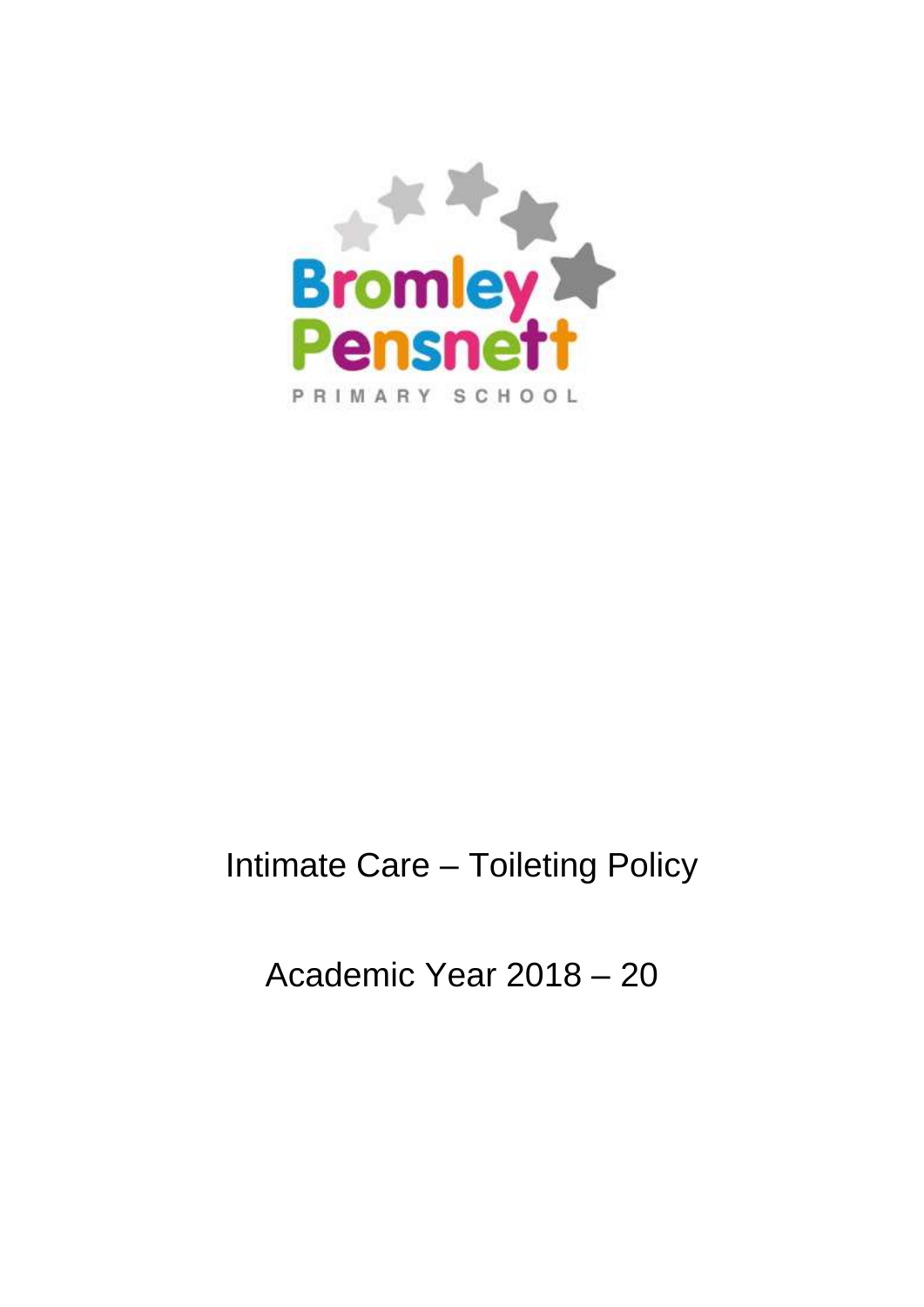All children at **Bromley Pensnett Primary School** have the right to be safe and be treated with dignity, respect and privacy at all times so as to enable them to access all aspects of the **school.**

This policy sets out clear principles and guidelines on supporting intimate care with specific reference to toileting. If should be considered in line with our Child Protection Policy, Health and Safety Policies and Administering of Medicines policy.

This policy supports the safeguarding and welfare requirements of Early Years Foundation Stage (EYFS) 2012 and the Disability Discrimination Act 2005: **Bromley Pensnett Primary School** will ensure that:

- No child's physical, mental or sensory impairment will have an adverse effect on their ability to take part in day to day activities.
- No child with a named condition that affects personal development will be discriminated against
- No child who is delayed in achieving continence will be refused admission
- No child will be sent home or have to wait for their parents/carer due to incontinence
- Adjustments will be made for any child who has delayed incontinence

**Intimate Care Tasks –** cover any tasks that involves the dressing and undressing, washing including intimate parts, helping someone use the toilet, changing nappies or carrying out a procedure that requires direct or indirect contact to an intimate personal area.

**Partnership with Parents/Carers** – Staff/ Child's keyworker at **Bromley Pensnett Primary School** works in partnership with parents/carers to provide care appropriate to the needs of the individual child and together will produce a care plan. The care plan will set out :

- What care is required
- Number of staff needed to carry out the task (if more than one person is required , reason will be documented)
- Additional equipment required
- Child's preferred means of communication (e.g. visual, verbal). Agree terminology for parts of the body and bodily functions
- Child's level of ability i.e. what tasks they are able to do by themselves
- acknowledge and respect for any cultural or religious sensitivities related to aspects of intimate care
- Be regularly monitored and reviewed in accordance with the child's development

Parents/Carers are asked to supply the following (delete as appropriate):-

- Spare nappies
- Wipes, creams, nappy sacks etc
- Spare Clothes
- Spare underwear

**Best Practice –** When intimate care is given, the member of staff explains fully each task that is carried out, and the reason for it. Staff encourage children to do as much for themselves as they can, lots of praise and encouragement will be given to the child when they achieve.